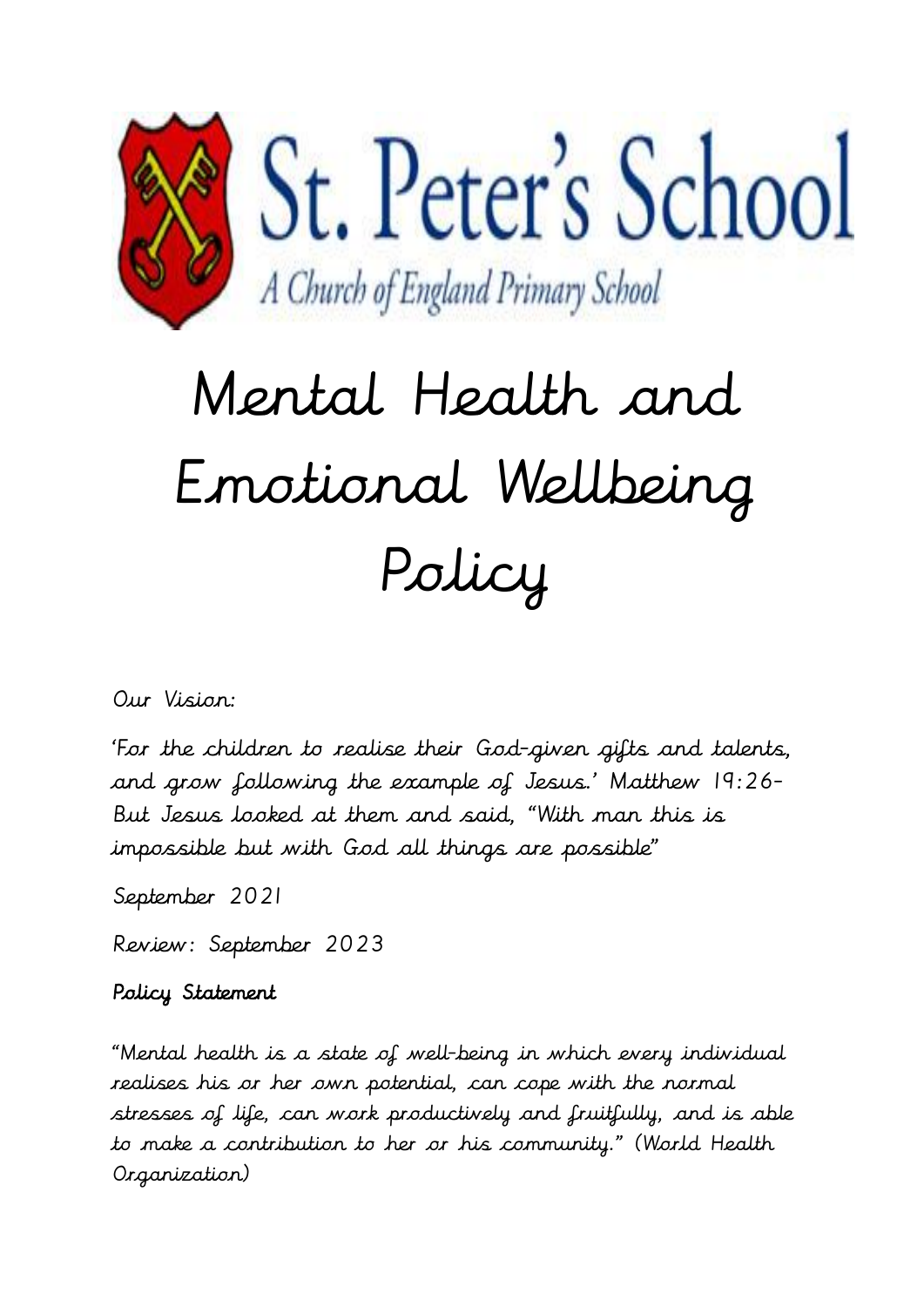At St Peter's, we are committed to supporting the emotional health and wellbeing of our pupils and staff. We have a supportive and caring ethos and our approach is respectful and kind and one where each individual and contribution is valued. At our school we know that everyone experiences life challenges that can make us vulnerable and, at times, anyone may need additional emotional support. We take the view that positive mental health should be a priority for everyone and we all have a role to play.

#### At St Peter's we:

- Promote self-esteem and ensure children understand their importance in the World.
- Help children to be resilient learners and to manage setbacks.
- Teach children social and emotional skills and an awareness of mental health.
- Train staff to be able to spot the signs of mental health problems
- Identify children who have mental health challenges and plan support to meet their needs, including working with specialist services, parents and carers.
- Support the children to better understand their emotions and feelings.
- Support the children so they can form and maintain relationships.
- Encourage the children to be confident and pursue activities they enjoy.
- Support and train staff to develop their skills and their own resilience, in line with Essex's focus on "professional wellbeing".

We promote a mentally healthy environment through:

 Promoting our school values and encouraging a sense of belonging, aligned with the values of TPP (Trauma Perceptive Practice).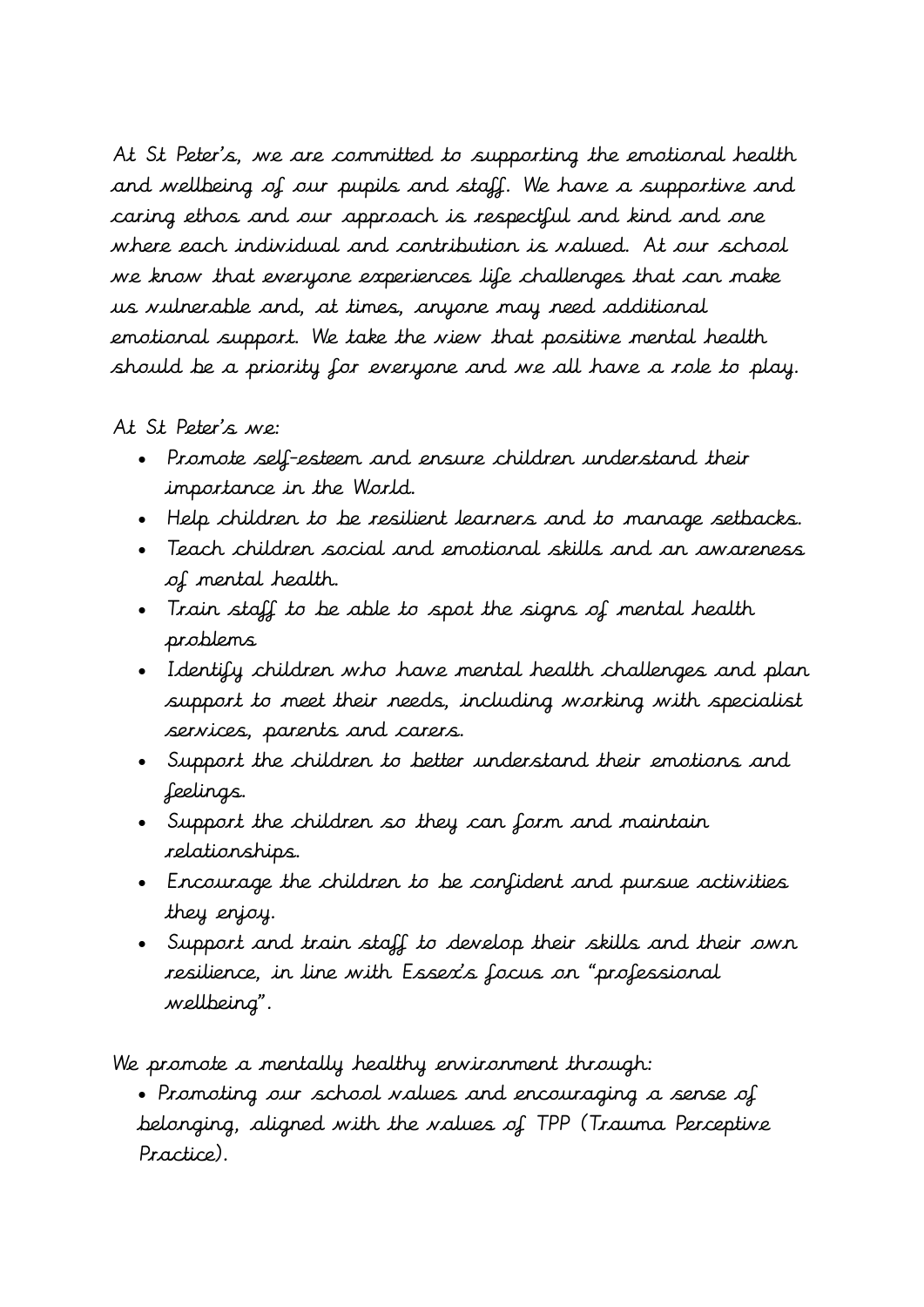Promoting pupil voice and opportunities to participate in decision-making.

- Celebrating academic and non-academic achievements.
- Providing opportunities to develop a sense of worth through taking responsibility for ourselves and others.
- Providing opportunities to reflect.
- Developing an open culture where it's normal to talk about mental health.
- Access to appropriate support that meets individual needs.
- Having strong links to St Peter's church.
- Supporting staff with their own mental health to model healthy behaviours to our children.

We pursue our aims through:

- Whole school approaches
- Support for pupils and staff going through recent difficulties, including bereavement.
- Specialised, targeted approaches aimed at pupils with more complex or long term difficulties.

#### Scope

This policy should be read in conjunction with our Medical Needs policy in cases where a child's mental health overlaps with or is linked to a medical issue and the SEND policy, where a child has an identified special educational need. This policy should also be read in conjunction with the Behaviour Procedures policy, Antibullying policy, the Personal, Social, Health and Economic education (PSHE) policy and Relationships and Sex Education (RSE) policy. It should also sit alongside child protection procedures.

#### Lead Members of Staff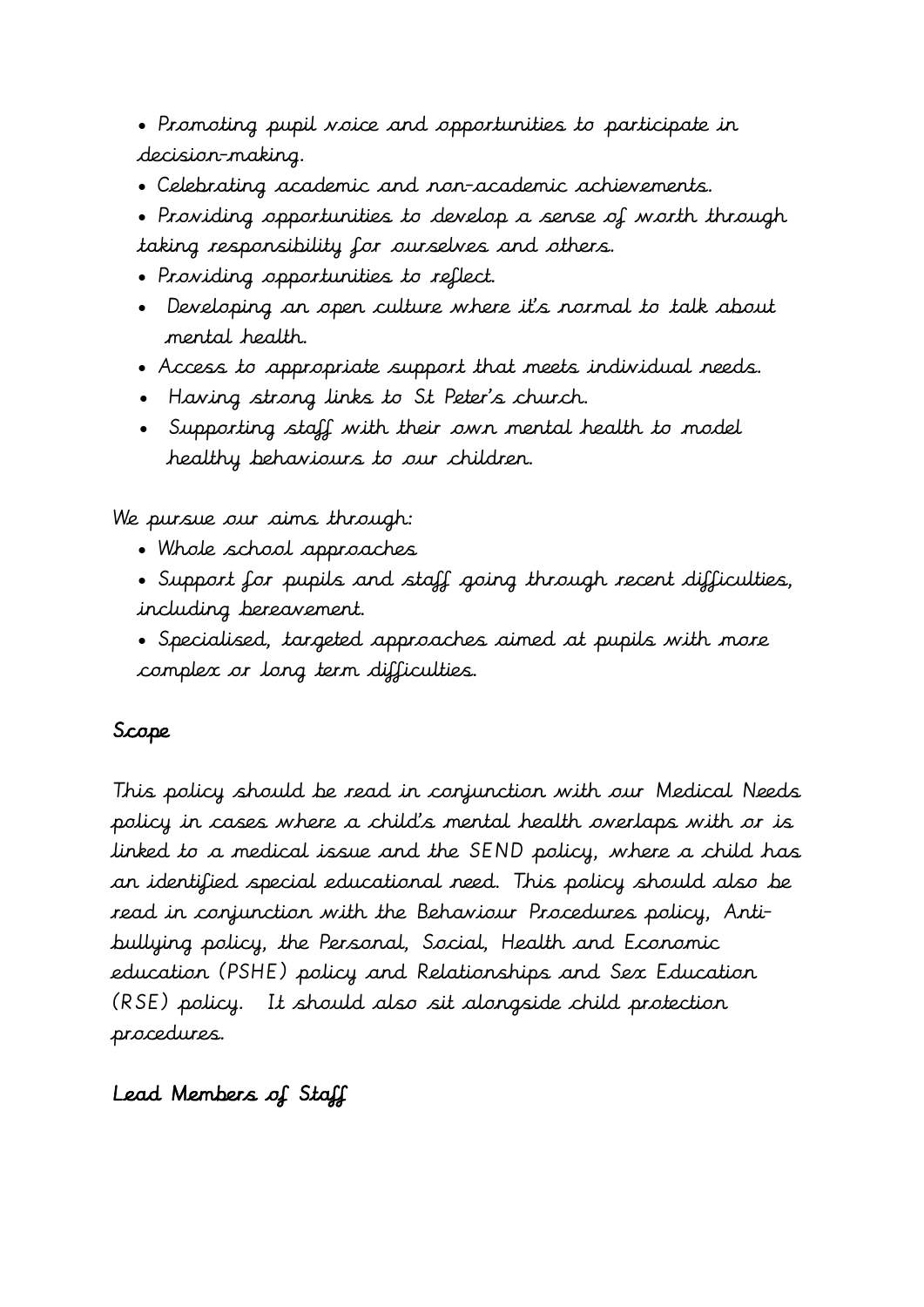Whilst all staff have a responsibility to promote the mental health of students, staff with a specific, relevant remit include:

- Iain Gunn Designated Safeguarding Lead and Child Protection
- Catherine Reynolds Deputy Designated Safeguarding Lead, SENCO, PSHE and RSE subject leader
- Charlotte Stapleton Deputy Designated Safeguarding Lead
- Lisa Christie Named governor of emotional wellbeing
- Vikki Coley and Dawn Embery Mental Health First Aiders

# Teaching about Mental Health

The skills, knowledge and understanding needed by our students to keep themselves mentally healthy and safe are included as part of our developmental PSHE and RSE curriculum. The specific content of lessons is determined by the specific needs of each cohort, using the PSHE Association's Guidance to ensure mental health and emotional wellbeing are taught in a safe and sensitive manner.

# Targeted support

The school will offer support through targeted approaches for individual pupils or groups of pupils which may include:

- Mental health and wellbeing groups, which give pupils regular opportunities to talk about mental health and wellbeing issues.
- Managing feelings resources, e.g. 'worry boxes' and 'worry eaters'.
- Managing emotions resources such as 'the incredible 5 point scale'.
- Therapeutic activities, including art, lego and 'calm 'club' and mindfulness techniques.
- Circle time approaches.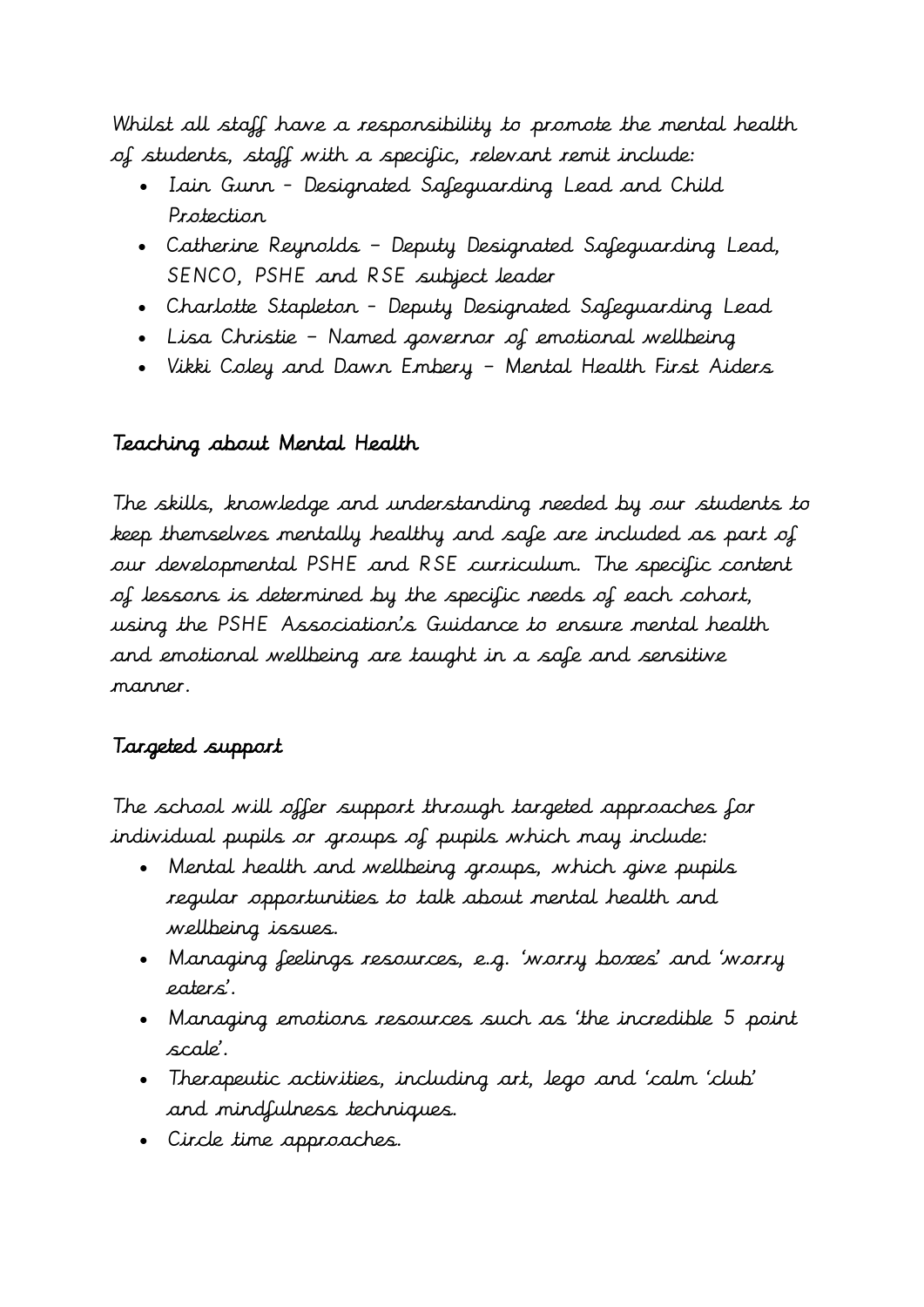- Offering a range of lunchtime and after school clubs and activities.
- Ensuring children are aware they can drop in and see a designated adult if they are anxious or worried about a certain situation/issue.
- Encouraging pupils to [look after their own mental health and](https://www.annafreud.org/on-my-mind/self-care/)  [wellbeing,](https://www.annafreud.org/on-my-mind/self-care/) where they are able to, using the NHS' 5 Steps to Mental Wellbeing.

The school will make use of resources to assess and track wellbeing as appropriate including:

- Pupil Questionnaires
- Staff questionnaires
- Strengths and Difficulties questionnaire
- Assessment of PSHE/RSE topics relating to mental health

# Signposting

We will ensure that staff, pupils and parents are aware of the support available within our school and how to access further support.

# Identifying needs and Warning Signs

School staff may become aware of warning signs, which indicate a student is experiencing mental health or emotional wellbeing issues. These warning signs should always be taken seriously and staff observing any of these warning signs should communicate their concerns to Iain Gunn, Catherine Reynolds, Charlotte Stapleton or the phase leader.

Possible warning signs include:

- Physical signs of harm that are repeated or appear nonaccidental
- Changes in eating / sleeping habits
- Withdrawing from friends or peers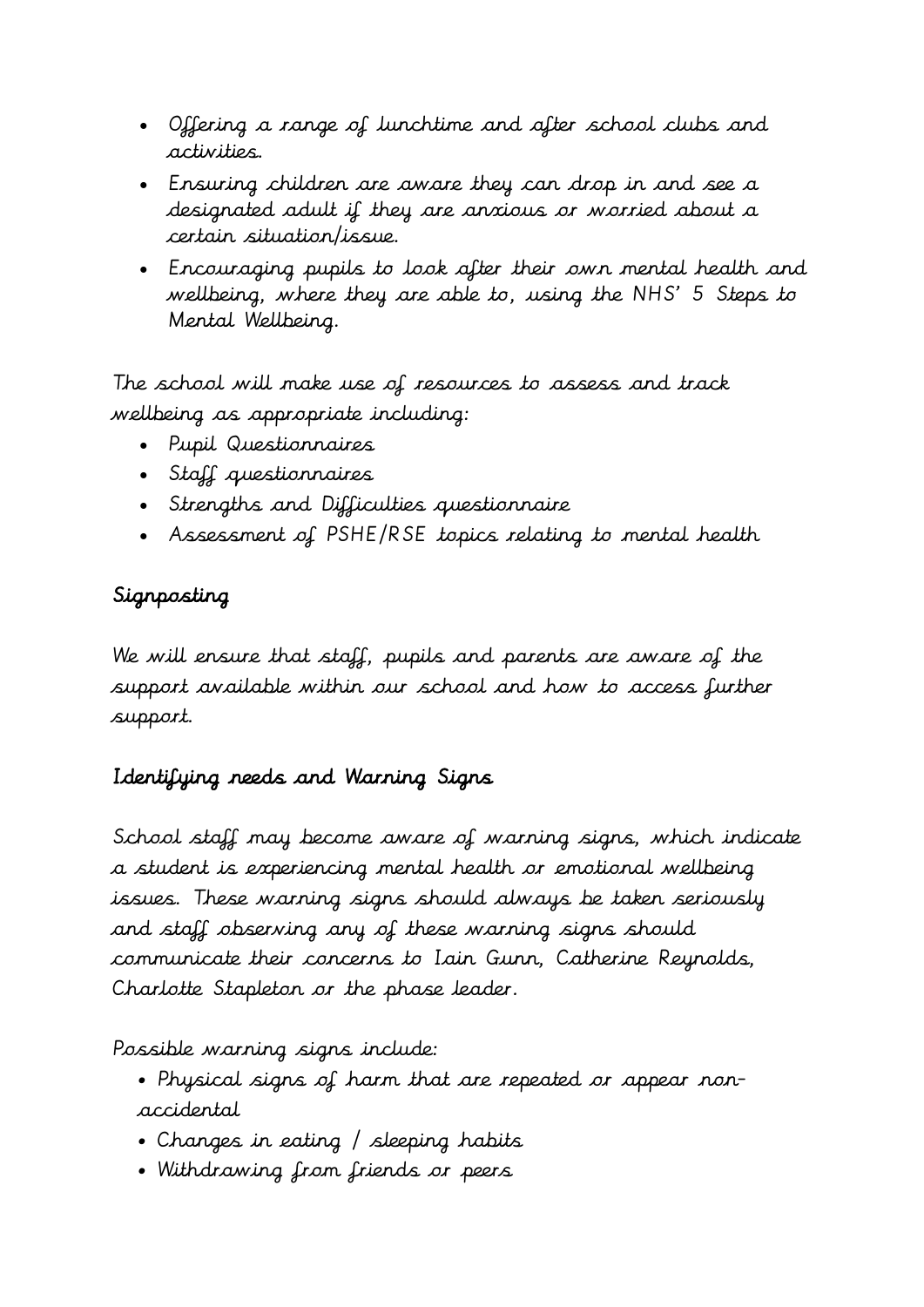- Changes in mood
- Lowering of academic achievement
- Talking about self-harm or suicide
- Expressing feelings of failure, uselessness or loss of hope
- Secretive behaviour
- Lateness to or absence from school
- Frequent reports of physical pain or sickness

#### Working with Parents

In order to support parents we will:

 Highlight sources of information and support about mental health and emotional wellbeing on our school website, e.g. Young Minds and Childline.

 Share and allow parents to access sources of further support e.g. through parent groups.

 Ensure that all parents are aware of who to talk to and how to go about this, if they have concerns about their child.

 Make our emotional wellbeing and mental health policy easily accessible to parents.

 Share ideas about how parents can support positive mental health in their children.

• Keep parents informed about the mental health topics their children are learning about in PSHE/RSE and share ideas for extending and exploring this learning at home.

When a concern has been raised, the class teacher, SENCO or head teacher will:

- Contact parents to discuss the outcome of any assessment.
- Discuss any relevant referrals to external agencies.
- Signpost parents to further information.
- Identify clear next steps in support.
- Discuss how parents can support their child through strategies or signposts to parenting support groups.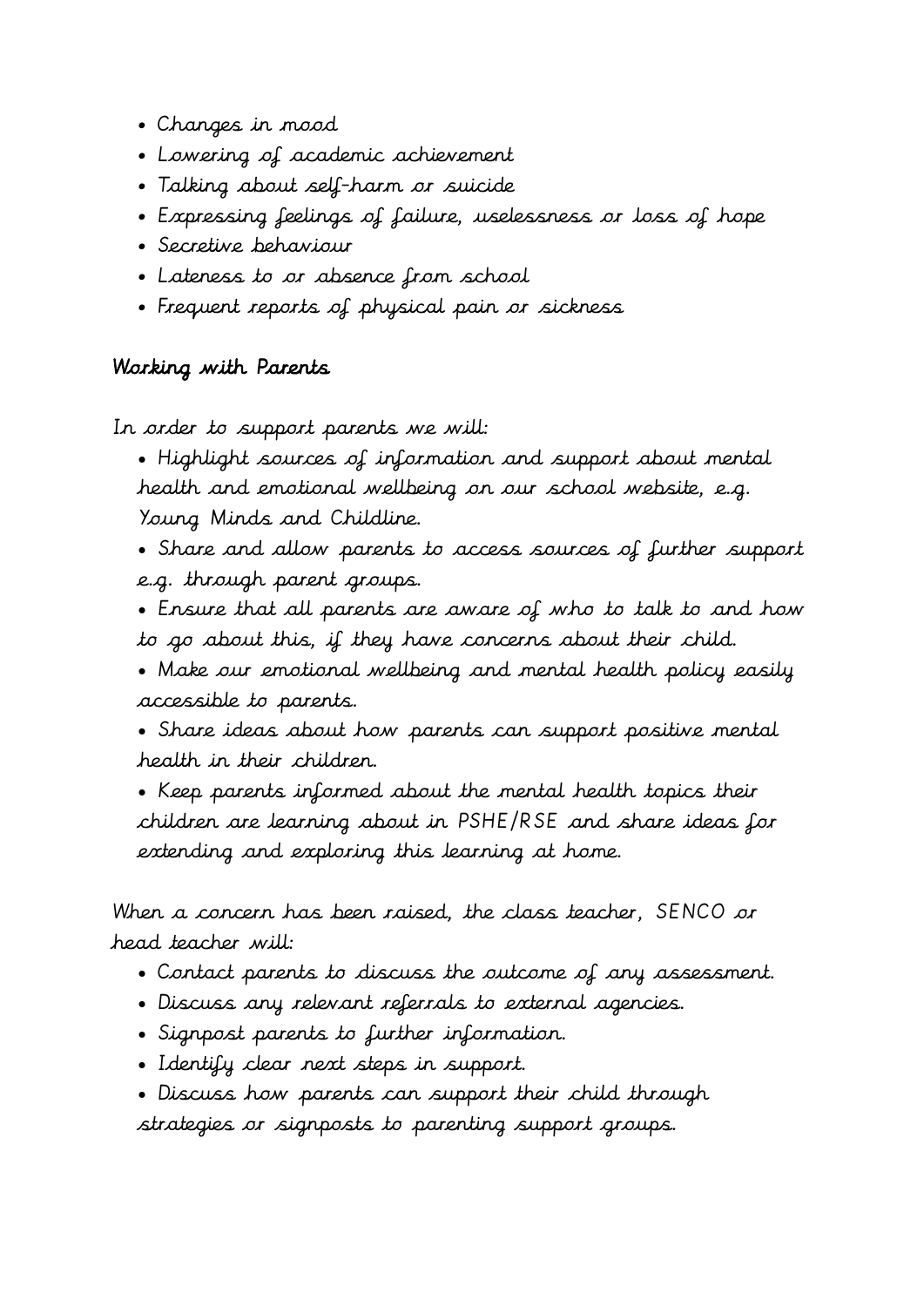## Working with other agencies and partners

As part of our targeted provision, the school will work with other agencies to support pupils's emotional health and wellbeing including:

- The school nurse
- The educational psychology services
- Paediatrician
- The Emotional Wellbeing and Mental Health Service (EWMHS)
- Counselling services
- Family support workers
- Therapists

## Training

As a minimum, all staff will receive regular training about recognising and responding to mental health issues as part of their regular child protection training in order to enable them to keep children safe.

Training opportunities for staff who require more in-depth knowledge will be considered, as part of our performance management process and additional CPD will be supported throughout the year, where it becomes appropriate due to developing situations with one or more students. Where the need to do so becomes evident, we will host additional training sessions for all staff to promote learning or understanding about specific issues related to mental health.

To support their own well being a half-termly well-being workshop will also be run for all staff.

The MindEd learning portal provides free online training suitable for staff wishing to know more about a specific issue.